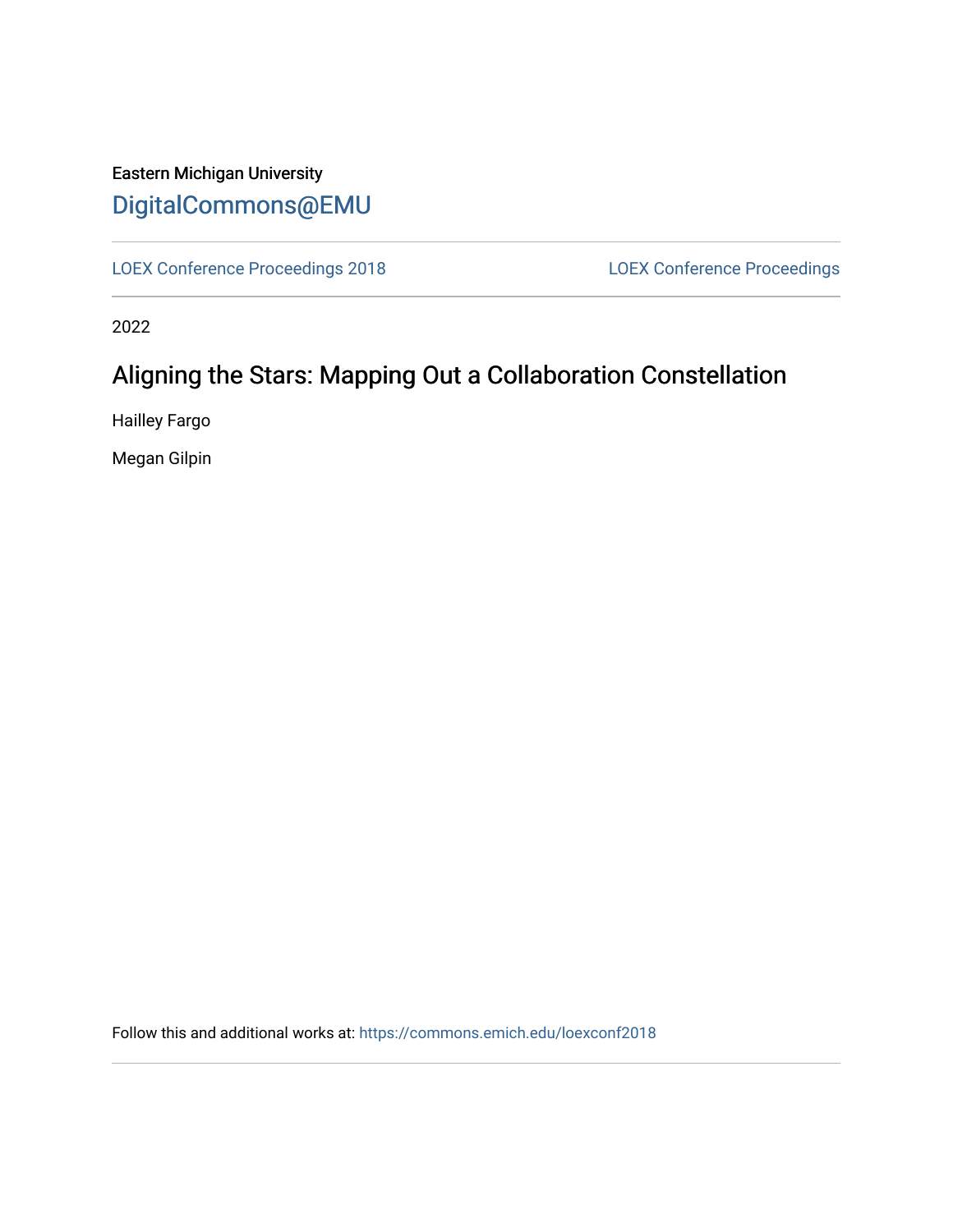# **ALIGNING THE STARS: MAPPING OUT A COLLABORATION CONSTELLATION**

### **HAILLEY FARGO AND MEGAN GILPIN**

#### **OVERVIEW**

Building meaningful partnerships with campus stakeholders and library colleagues is crucial to the success of any outreach and engagement program. No matter the size of the college or university, it can be daunting to find the partners needed, and it takes time and energy to strategize, sustain, and grow those relationships. This paper will show how an Outreach Coordinator and Student Engagement Librarian collaborated to build partnerships, leveraged their colleagues' expertise and campus connections, and developed outcome-driven programming. It will further show how they identified stakeholders and utilized partnerships to grow and support new events, some with university-wide impact.

#### **OUTREACH CONTEXT**

The University Park campus of Penn State University is home to over 46,000 undergraduate and graduate students. Over the course of ten-plus years, the Libraries outreach program has grown from a basic tour and orientation schedule to a more robust program of both larger-scale and small, student-driven events that depend on strong relationships with campus partners to succeed. In 2017, our outreach team reached over 20,000 people through 83 events. Our growth over those ten years is the direct result of an intentional, sustained effort to further develop established partnerships and re-envision what events can look like for an evolving student body.

The Libraries outreach program is spearheaded and coordinated by the Outreach Coordinator. In this role, she coordinates the largest outreach events. These events include: the Libraries' Open House; an orientation for incoming students held every fall; tours throughout the year to students, faculty, staff, community members, and more; and Destress Fest, an end-of-the-semester event with coffee and snacks for students studying for finals. She also coordinates a large number of smaller events, tours, and orientations.

As a result of this outreach programming success, and in response to the university's strategic focus on student engagement and engaged scholarship opportunities, the Student Engagement and Outreach Librarian position was created within the University Libraries in July 2017. The focus of this position: be a liaison with non-academic units on campus, such as undergraduate research, undergraduate education, the University Fellowship Office, student government, and more; coordinate an aligned approach to student engagement across Penn State University's 20 campuses; and work to ensure that library student employment work is meaningful. In this role, the Student Engagement Librarian believes in understanding the experience of a Penn State student and finding ways to leverage and amplify those experiences to campus stakeholders. She also works closely with the Outreach Coordinator on the development and implementation of a wide array of outreach programming initiatives.

#### **STRATEGIES**

There are multiple methods for building an outreach and engagement program. It could mean taking current campus relationships and using them as a bridge to new relationships and new programming; bringing together past partners to create new university-wide programming; or capitalizing on current relationships and collaborations to make the program stronger and meet the changing needs of our students. There are several strategies to help with this process. The first step is to identify campus stakeholders. Throughout the process, it is important to be intentional in regards to how we identify these stakeholders and develop those relationships. Once those partners have been identified, establishing learning outcomes and using them to leverage partnerships and gain the internal organizational buy-in is also essential to reaching new outreach goals.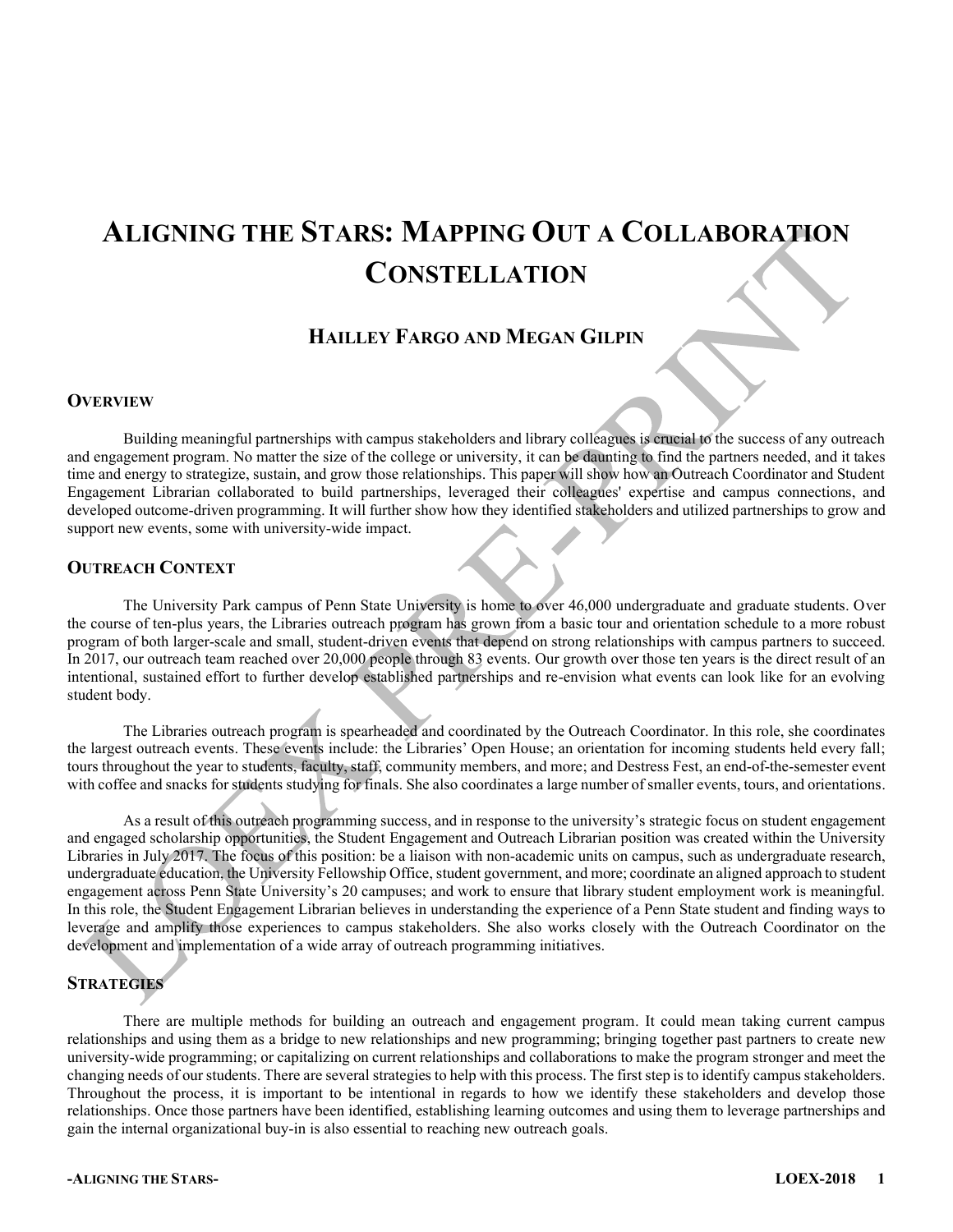#### **Identifying Campus Stakeholders**

In recent years, the Libraries outreach program has experimented with a variety of smaller outreach events, usually held throughout the spring semester. Examples of these events include a board game night, Blind Date with a Book, the Edible Book Festival, and a poetry slam. The major benefit of experimenting with these events is that it allowed us to see what kind of programs resonated with students. Following the hiring of the Student Engagement Librarian, however, we made the decision to be more intentional with our partnerships and the programming we sponsored. While we enjoyed hosting a wide variety of outreach events, we only had so much bandwidth to coordinate those events, and we also had relationships we wanted to build with critical partners across campus.

We began by identifying the groups across campus with which we only had surface relationships, but shared the Libraries' values, student-centered approaches, and respect for diversity and inclusion. We also considered our previous experiences with those stakeholders—both positive and troublesome. This was accomplished by creating a Strategic Alignment chart (Table 1). Strategic alignment can visually show what sort of partner relationships already exist: strong, surface, or weak. It also shows which partners could be used to help build bridges to new collaborators. In our chart, we were able to identify our stakeholders and could take a moment to consider if each stakeholder was an ally or an obstacle to our mission. This consideration provided a direction and a way to assess our progress throughout the year. We also listed all the potential ideas we had for working with each group and identified at least one goal for the 2017/2018 academic year.

#### **Table 1: Strategic Alignment Chart <Placeholder; Editors will place Table here in final doc>**

#### **Establishing Learning Outcomes**

As we brainstormed new programming, learning outcomes were one way to not only focus the program or event, but were also useful in connecting with new partners, as providing these learning outcomes for specific events demonstrated our motivation for collaboration and reasoning for what students would gain. In our initial meetings, our new or potential partners could tell right away if our proposed activities fit within their programming goals and mission as a unit. These outcomes could also help inform assessment measures, which was also appreciated. This communication laid a foundation for impactful programming and showed new partners our investment in this relationship. See Appendix A and B for examples of some of our programming and their learning outcomes.

An example of how we used learning outcomes to establish relationships was when we met with Residence Life Coordinators. We were interested in exploring how to provide support and programming for their Special Living Options (SLOs), where students live together under a common theme or interest in the residence halls. At our first meeting with the Coordinators, we were able to bring a suite of potential programming, including our Library Escape Rooms, that had learning outcomes attached to them. Having those outcomes helped the Coordinators see what their students could gain out of these experiences, and helped them see what potential SLOs might be interested in library focused programming. In this way, we were able to make significant inroads with new partners, even though we did not have a large event to propose.

#### **Leveraging Partnerships**

The circle of potential partners can at once seem both large and unmanageable, and incredibly tiny. This is when leveraging existing partnerships can be particularly helpful. In the case at Penn State, we used this strategy when planning and implementing the Human Library. Previous surface relationships had already existed with a number of Student Affairs departments, including the Multicultural Resource Center, LGBTQA Student Resource Center, Gender Equity Center, and Adult Learner Programs & Services. These departments were not only valuable in providing their expertise to the design and implementation of the program, but also had their own networks of cultivated relationships that we were able to tap into as a program resource. Our partnerships with these programs outside of the Human Library project have also seen improvements: we have partnered with the LGBTQA Student Resource Center on multiple programming opportunities and are discussing a forthcoming partnership between unit interns.

Another example is with our Leading Edge Academic Program (LEAP) partners. This is a summer program where incoming first-year students are placed in a cohort-based group and adjust to college life when the campus is not at full capacity. Students take two courses and have a peer mentor to help guide them through this program. In the past, the library had only provided instruction to some of these classes, or given a tour of the library to the LEAP students. As Summer 2017 approached and new leadership took over the coordination of LEAP, the Outreach Coordinator and Student Engagement Librarian wanted to change up library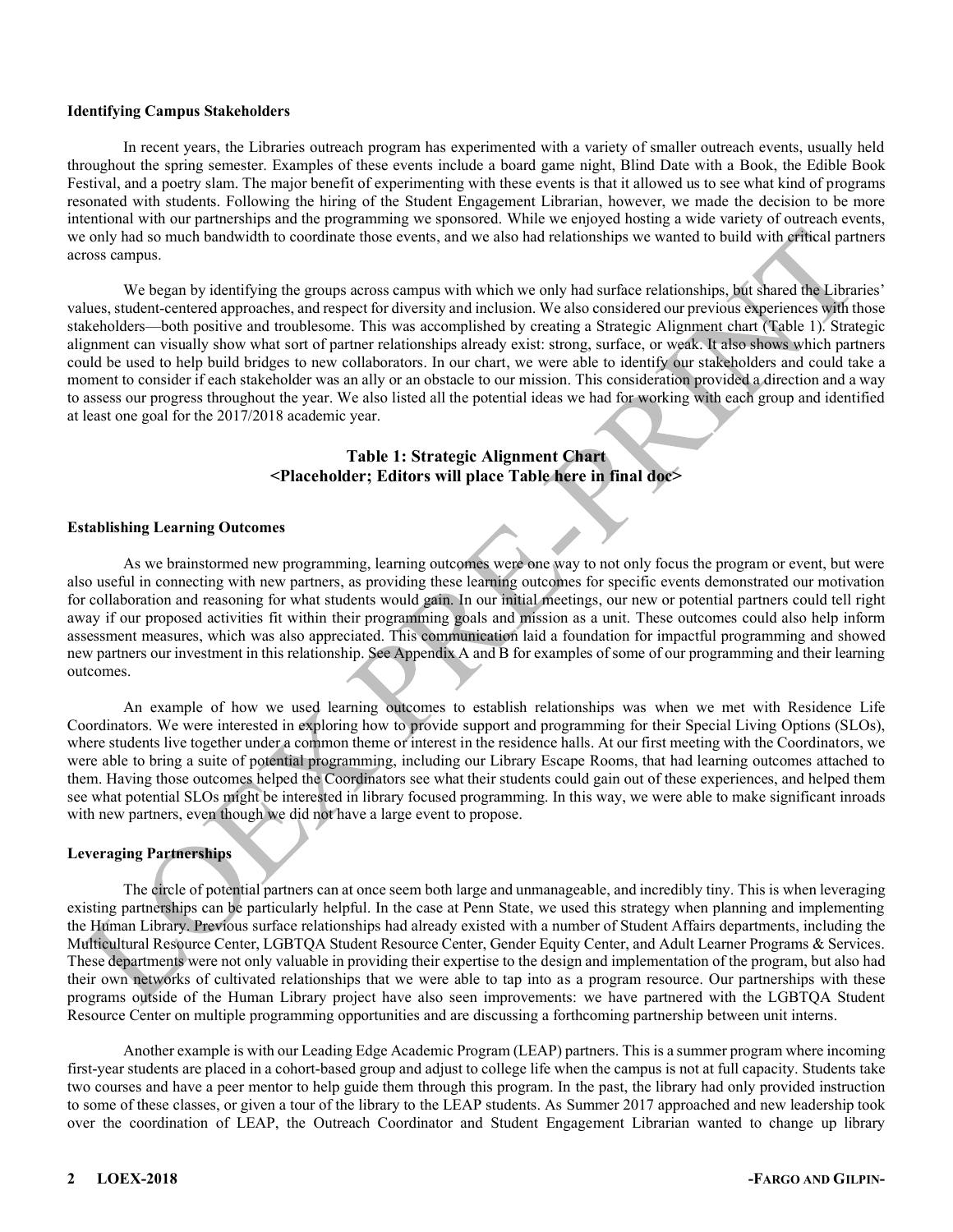programming. Through conversations and a willingness to try something new, the Libraries were able to provide library tour training to the LEAP mentors, host several Pop-Up Libraries in the residence hall where the LEAP students lived, and provide Library Escape Rooms the cohorts could elect to participate in. Since the libraries had regular facetime with both the students of LEAP, as well as the residence life staff during our five Pop-Up Libraries, it allowed new stakeholders to discover what the libraries could provide. This eventually led to hosting Pop-Up Libraries on a monthly basis throughout the fall and spring semester, and allowed the libraries to take a leadership role in further developing LEAP programming for Summer 2018.

#### **Garnering Internal Buy-In**

Outreach is done well when many people pitch in to support the event, especially for large-scale events. Building a culture of volunteering can be difficult, especially in a large organization, where some people become insular in their departments or do not understand the full extent of how outreach supports the library's mission. Just as it requires time to plan and coordinate an event, it takes an equal amount of time to cultivate a strong volunteer-orientated community in the library.

Weeks before a big outreach event, the Outreach Coordinator, or another member of the planning committee, sends out an email asking for volunteers. Those interested in helping with the event can sign up on a SignUpGenius (website). This website is easy to use and sends volunteers an email a day before they are scheduled to volunteer. Additionally, for all new and large-scale events, we host volunteer training sessions leading up to the event. In the training session, we review how the event will work, discuss the learning outcomes we have to focus and ground our event, cover any standard messaging we would like them to provide to those who attend the event, and discuss anything else they might need to know to do their job well. As people begin to feel they are a part of something bigger, we are able to garner that internal buy-in. They also feel more confident in their roles when they head out to represent the Libraries.

The power of simply appreciating people should never be undervalued, as it goes a long way to ensuring continued buy-in to the outreach program as a whole. This can be done in a variety of ways. For example, after an event like Destress Fest, our Outreach Coordinator will send out an email to the library listserv, letting all employees know how many students attended our event, and listing all those who volunteered to make the event a success. This small thing, one simple email, can go a long way to not only thank those volunteers publicly, but also encourage those who did not volunteer to perhaps volunteer for the event in the future. For our Open House, we host a volunteer thank you party after the event, where there are snacks and raffle prizes given out. We also present a travel trophy to the department who has the largest percentage of their staff volunteer for Open House. This sort of friendly competition helps to not only gain more volunteers for our event, but also builds morale and collegiality among our library colleagues.

#### **ASSESSMENT**

Assessment not only documents the successes of an outreach program, but is also a way to gather feedback and build new partnerships. A wide variety of assessment tools, beyond just numbers in attendance, can measure the success and impact of a program. Surveys, debrief meetings, conversations with students during an event, and other student artifacts provide meaningful feedback and influence planning for the future. Having this combination of assessment measures gives you flexibility to cater to the audience you are working with. For example, showing an increase of students attending an outreach event semester after semester is a great way to ask for additional funding in another budget year, while having student impact statements can be a good conversation starter with a campus partner who is not quite sure what the library outreach program looks like, or whether that program will be useful to its students. Not matter what, we continue to review our assessment strategy for intentionality and to ensure we are documenting our processes. The result of this work is a highly successful outreach and engagement program that continues to grow each year.

#### **CONCLUSION**

Building an outreach program that reaches over 20,000 people in one year has taken time, energy, and investment from a wide variety of stakeholders. It requires those leading the outreach program to be highly collaborative, strategic, and intentional in order to sustain that success. While this might seem daunting at times, there are strategies that can help this process run smoothly. From mapping out your collaborators, planning goals for the year, creating learning outcomes, leveraging your partners, gathering internal buy-in, and adding assessment measures—any and all of these strategies can help you implement impactful programming. At the end of the day, these programs benefit our students, students who are changing and evolving each year. It's our responsibility to keep these events fresh, and having a large network of stakeholders and partners allows us to do that.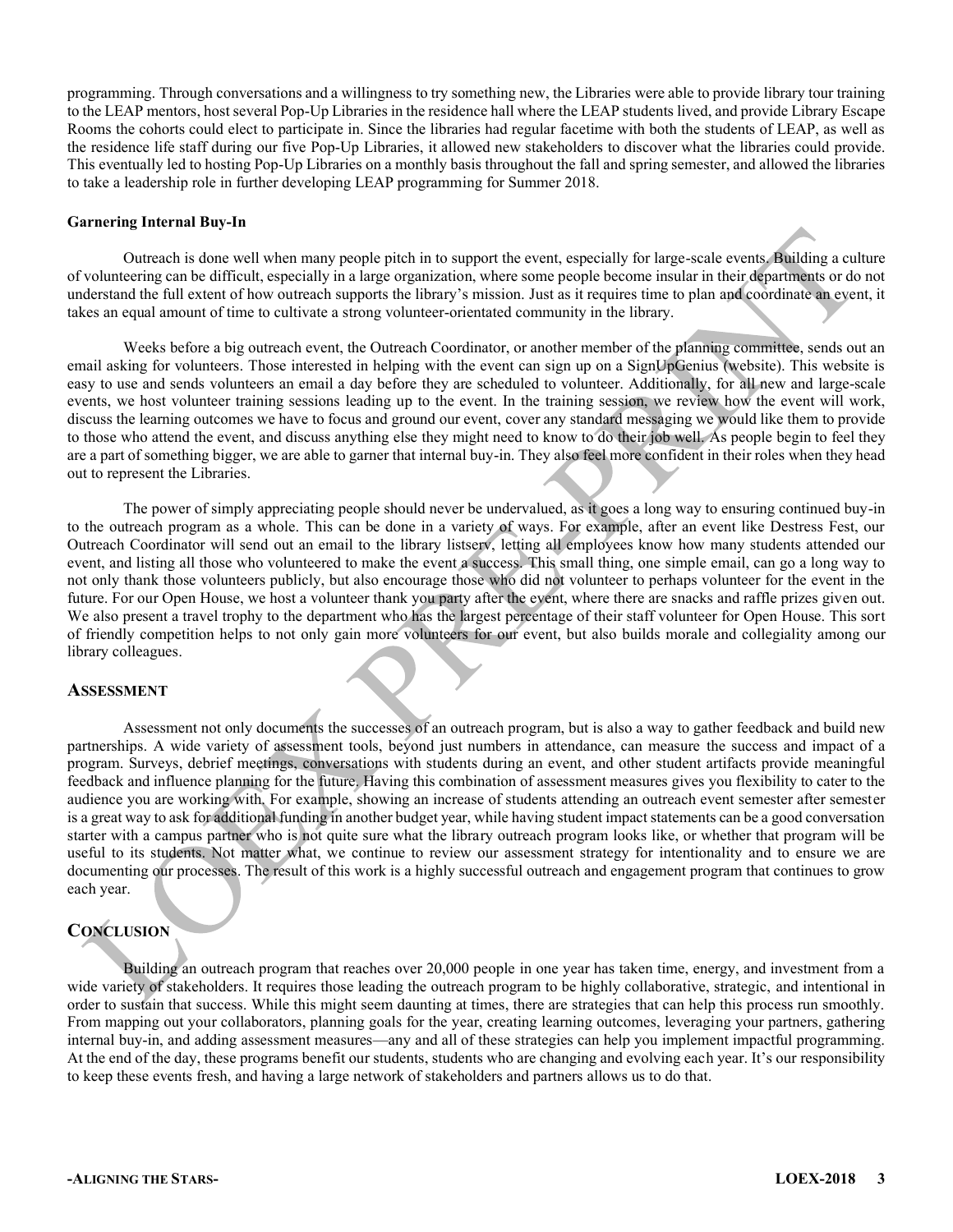### **APPENDIX A**

### **Human Library Learning Objectives**

Participants will recognize their privilege and others' barriers, as well as their personal prejudices.

Participants will recognize that some individuals have had to cross social barriers that they have not.

Participants will relate the experiences of others to the experiences of their own lives.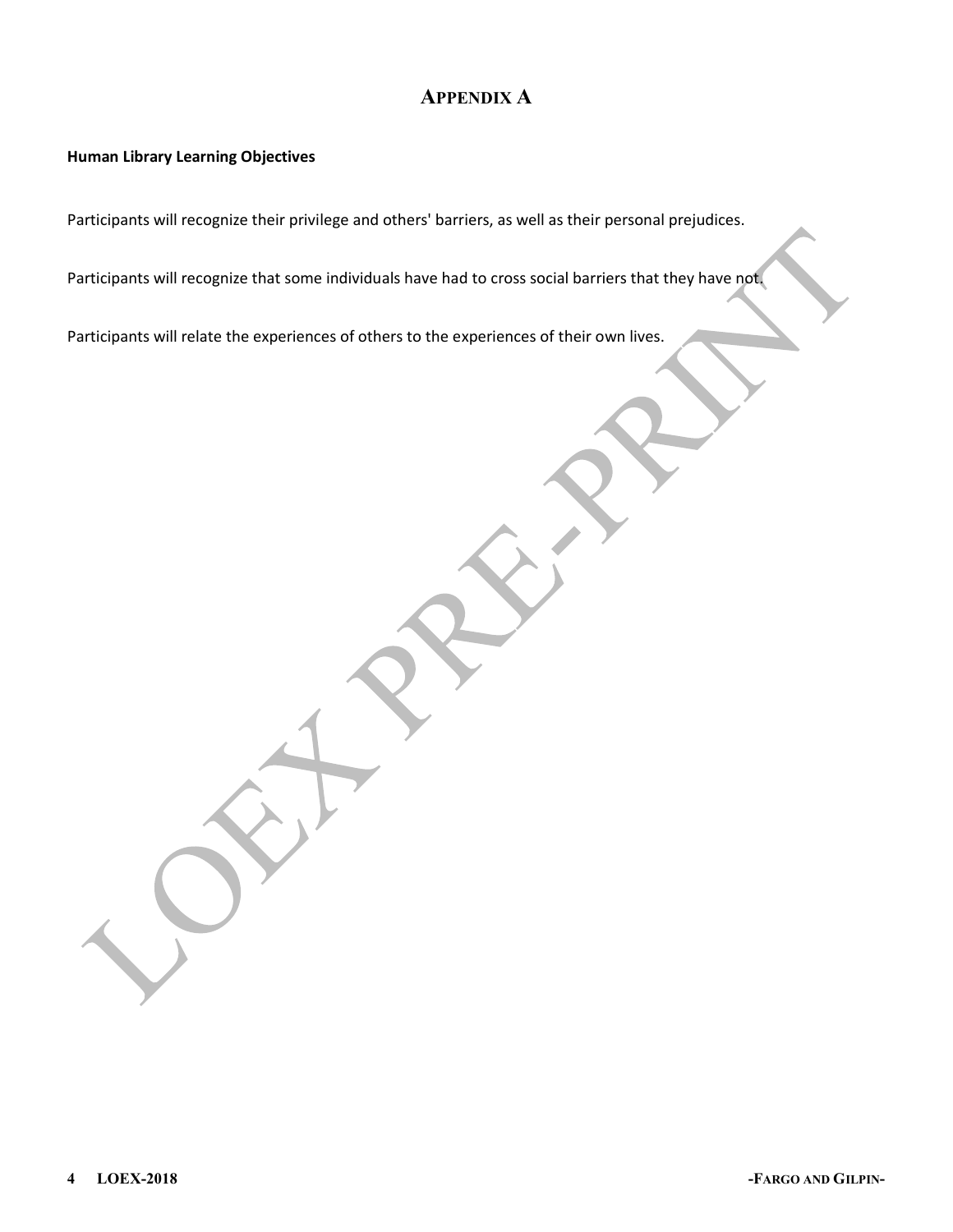### **APPENDIX B**

#### **Library Escape Room Learning Outcomes**

Participants will be able to effectively navigate the Libraries' physical spaces in order to locate needed resources and/or assistance from library staff and faculty.

Participants will be able to recognize that there are a variety of online resources available to them, including the Libraries' homepage and subject guides.

Participants will be able to feel comfortable approaching library faculty and staff for assistance.